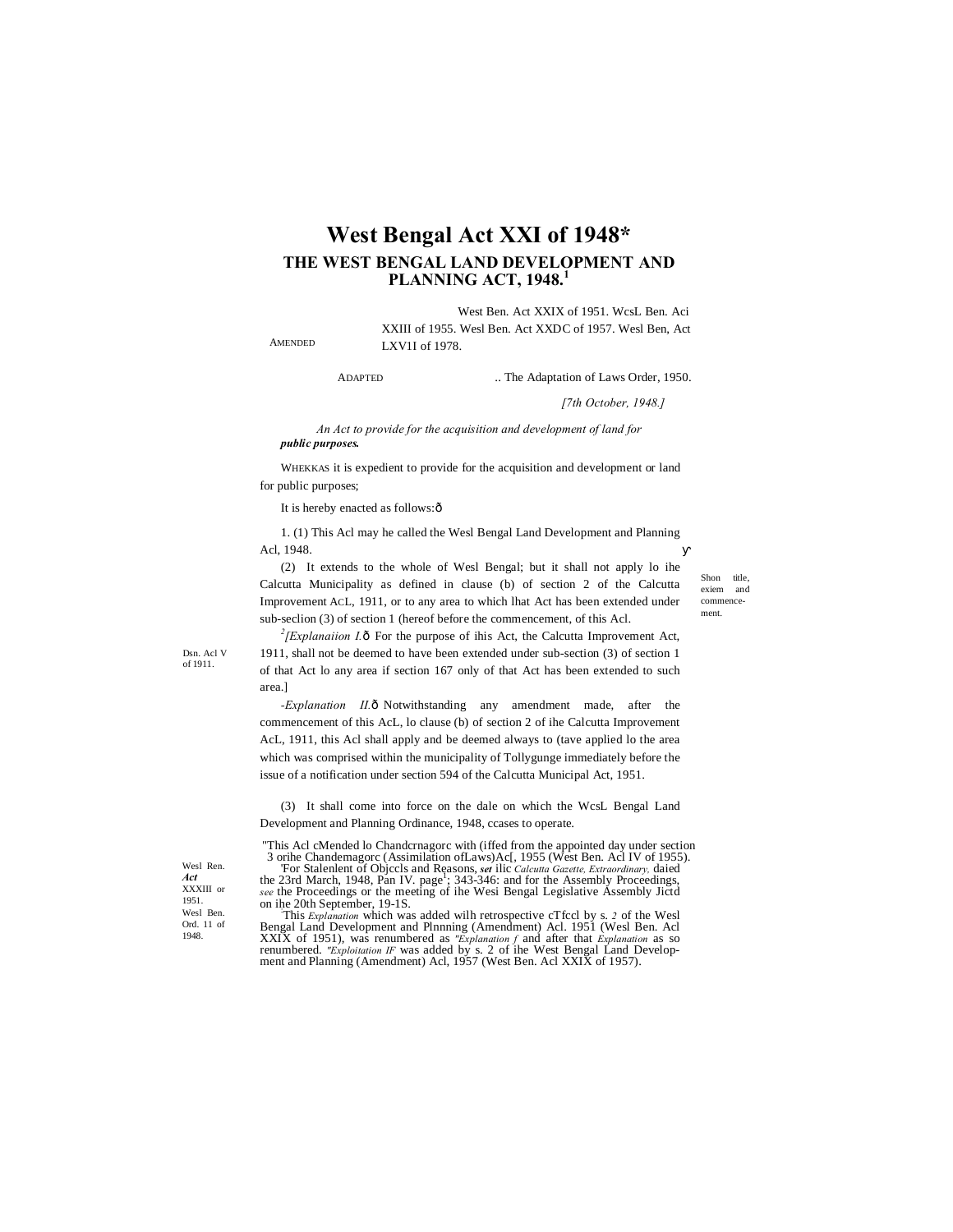tx-fi mucins.

### *(Seetions 2^4.)*

| In this Act, unless there is anything repugnant in the subject or context, $\hat{o}$ |                                                                         |
|--------------------------------------------------------------------------------------|-------------------------------------------------------------------------|
|                                                                                      | (a) the expressions "land", "Collector" and "Company" respectively have |
|                                                                                      | the same meanings as in the Land Acquisition Act, 1894;                 |

- (b) "development scheme" means a schcme for the development of land for any public purpose;
- (c) "notified area" means an area declared under subsection (I) of section *4* to be a notified area;
- (d) "public purpose" includes $\hat{\text{o}}$ 
	- (i) the settlement of immigrants who have migrated into the '[State] of West Bengal on account of circumstances beyond their control,
	- (ii) the establishment of towns, model villages and agricultural colonies,
	- (iii) the creation of belter living conditions in urban and rural areas, and
	- (iv) the improvement and development of agriculture, forestry, fisheries and industries;
	- -1but docs not include a purpose of the Union;]
- (e) "rules" means rules made under this Act.

3. The '[Stale] Government may "appoint, in accordance with the rules, on authority (hereinafter referred to as the prescribed authority) for carrying out the purposes or this Act.

4. {]) The - l [StaieJ Government may, by notification in the *Official Gazette,* declare any area specified in the notification to be a notified area if it is satisfied that any land in such area is needed or is likely to be needed for any public purpose and the Collector shall causc public notice of the substancc of such notification to be given at convenient places in the locality in such manner as he may think fit.

of the prescribed authority.

Appoinlipent

Declaration of notified area.

(2) Thereupon it shall be lawful for any person either generally or specially authorised by such Government in this behalf and for his servants and workmen,-ô to enter upon and survey and take levels of any land in such area;

'The word "Siaie" was substituted for (he ivord "Province" by para. 4(1) of theAdaptalion of Laws Order. 195CJ

'-These words within square brackets were added by s. 2 of the West Bengal Land Development and H.inning (AmendnicnO Acl, iy55 (Wusi Ben. Ac! XXIIF of 1955).

'Th,- word "Slate" within square brackets was substituted Tor the word "Provincial" by para. -)(() of (he Adaptation of Laws Order. 1950.

*'For* notification relating Id (he appointment of (he authority called the Land Planning Committee far carrying ouuhe purposes of (fie Act, Tff notification No, 2568L. Ref.daled 2.3.51, published in the *Ciilaitta Cazeiie.* of 1951, Part I. page 594.

IoClM4.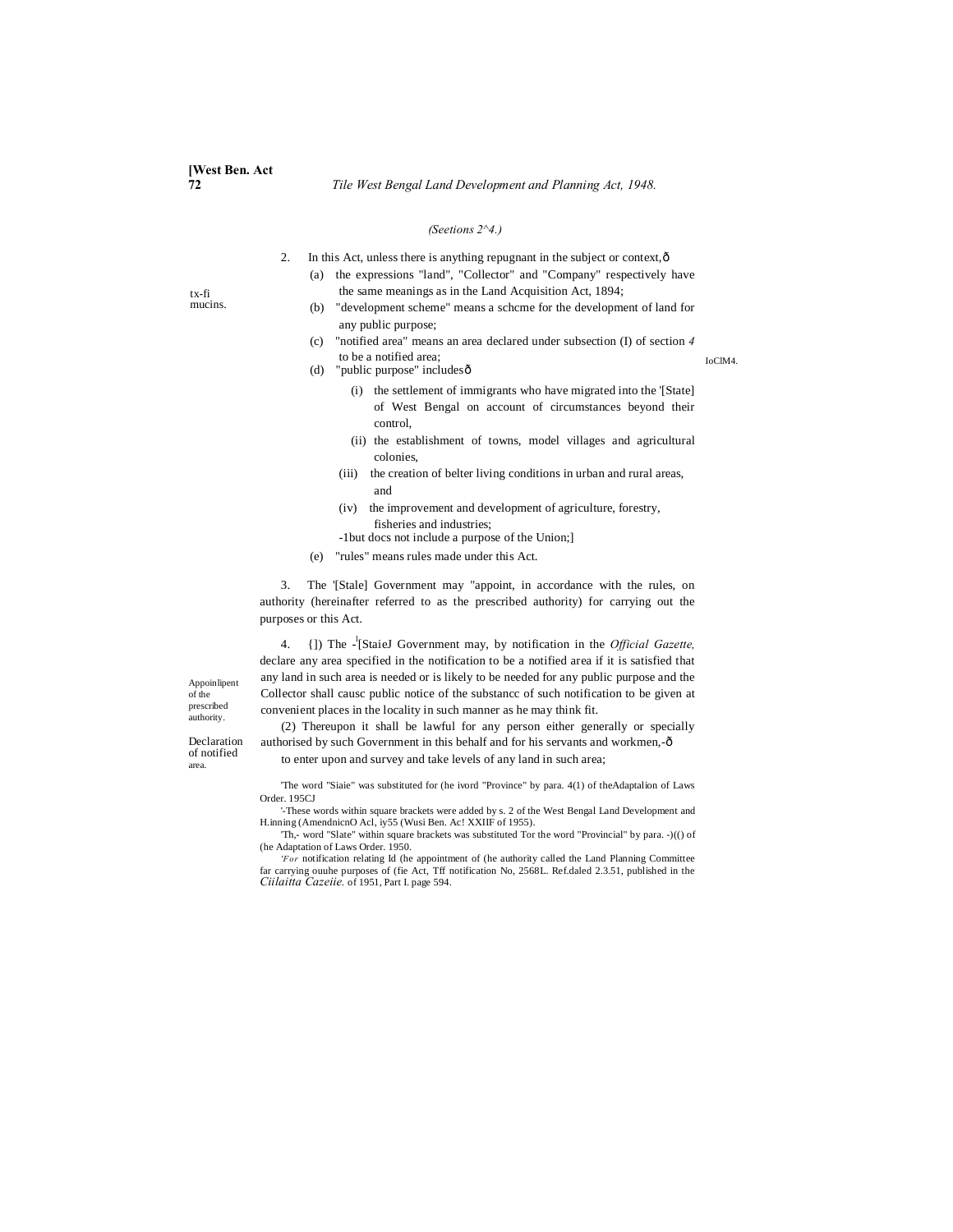# **XXI of 1948.]** *The West Bengal Land Development and Planning Act, 1948.* **73**

#### *(Sections 4A. 5.)*

lo dig or bore inlo ilie subsoil;

to do all other acts necessary lo ascertain whether the land is suitable Tor such purpose;

to set out the boundaries of the land proposed to be taken and ihe intended line of (he work (if any) proposed to be made thereon;

to mark such levels, boundaries and line by placing marks and cutting Lrcnehcs; and

where otherwise the survey cannot be compleled and the levels taken and the boundaries and line marked, to cut down and clear away any pan of any standing crop, fence or jungle:

Provided that the person so authorised shall, at the time of such entry, pay or tender payment for all necessary damage to he done as aforesaid, and, in case of dispute as to the sufficiency of ihe amount so paid or tendered, he shall ai once refer the dispute to the decision of the Collector '\* \* \*, and such decision shall be final.

**-4A.** (1) Any person interested in any land within a notified area may, within thirty days from the date of issue of the notification specifying the ores to be a noiified area, object lo the acquisition of the land in which he is interested.

Hearing of objections

(2) Every objection under sub-section (1) shall be made to the Collector in writing and the Collector shall give the objector an opportunity of being heard and shall, after hearing all objections and making such further inquiry, if any, as he thinks necessary, submit the case to the State Government together with ihe record of the proceedings held by him and a report containing his recommendations on the objections. .

5. (1) The<sup>J</sup>[State] Government may direct the prescribed authority, or, if it so thinnks fit in any case, authorise any Company or local authority, lo prepare, in accordancc with the rules, a development scheme in respeel of any notified area and thereupon such scheme shall be prepared accordingly and submitted, together with such particulars as may be prescribed by the rules, to,;he<sup>1</sup> [State] Government for its sanction:

^[Provided that no scheme shall be. necessary for acquisition of land for the public purpose specified in sub-clause (i) of Clause (d) of section 2.]

'The words "or other chief revenue officer of (he district" were omitted by s. 3 of ihe West Bengal Land Development and Planning (A mend mom) Act, 1955 {West Ben. AciXXIirori955).

Seciion 4A was inserted by s. 4, *ibid. ''Sde* foal-nole 3 on page72, *ante,*

'This proviso was added by s. 5(a) of the Wesl Bengal Land Develop men I and Planning (Amendment) Act, 1955 (West Ben. Act XXIII of 1955).

Prepa.'-.ilior. and sanctioning of development schcme,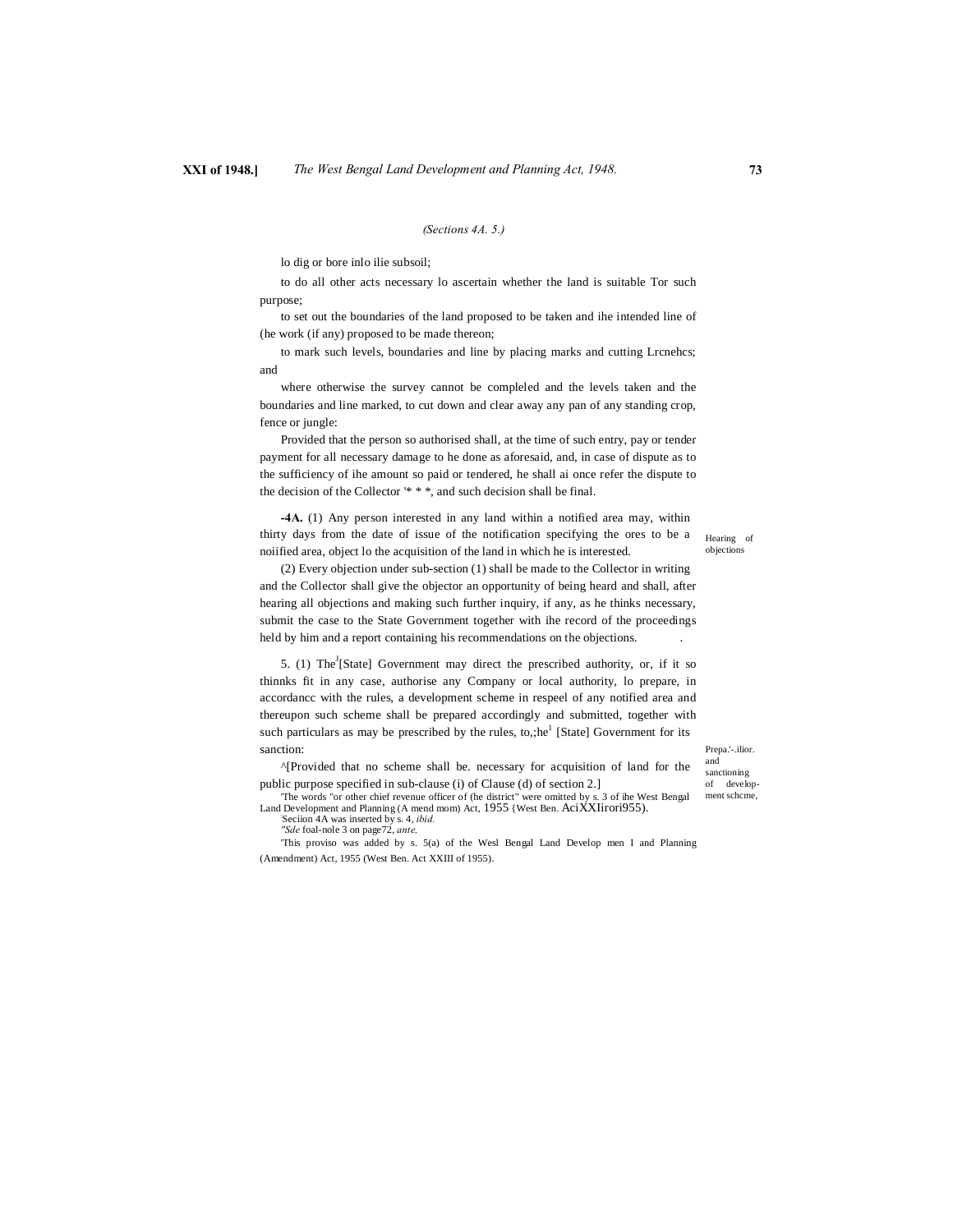# *(Section 6.)*

(2) A development scheme submitted to the '[State] Government ' under subsection (1) -[may alter taking into consideration any report

> submitted under sub-section (2) of section 4A, be sanctioned] by it either without any modification or subject lo such modifications as it may deem fit.

> $3(3)$  Notwithstanding anything contained in the foregoing subsections or any rules made under this AcL or in any judgment, decree or order of any couri, any development scheme prepared, approved or sanctioned by Ihe State Government before the commencement of the Wesl Bengal Land Development and Planning (Amendment) Act, 1957 WesiBen. shall be deemed lo be and to have always been a scheme duly sanctioned  $_0$ f [957 under sub-section (2).

Declaration ofacquisiiiori of I and needed Tor development KchiriK,

6. (I) When a development scheme is sanctioned under subsection (2) of section 5 and the '[State] Government is satisfied that any land in the notified area for whichsuch scheme has been sanctioned is needed for the purpose of executing such scheme, a declaration to the erfcci that such land is needed for a public purpose shall, unless already made in pursuance of scction 7, be made by the '[Slate] Government.

 $J$ (la) When the State Government is satisfied, after taking into consideration any report submitted under sub-section (2) of section 4A, that any land in the notified area is needed for the public purpose specified in sub-clause (i) of clause (d) of section 2, a declaration to the effect that such land is needed for the said purpose shall  $J^*$  \* \* \* be made by the State Government.

(2) The declaration shall be published in the *Official Gazette,* and shall state the district or other territorial division in which the land is situate, the purpose for which ii is needed, its approximate area, and, where a plan shall have been made of the land, the place where such plan may be inspected. .

When the State Government makes a declaration under subsection (1) or sub-section (la), it may, il" it thinks fit, insert in the declaration a statement that the mines of coal, iron-stone, slate or other

*'See* fool-nolc 3 on page 72, *mile.*

-These words wilhin square brackets were substituted for Ihe words "may be sanctioned" by s. 5(b) of ihe West Bengal Land Development and Planning (Amendment) Act, 1955 (West Ben. Acl XX1I1 of 1955).

'Sub-section (3) was added by s. 3 of ihe Wesl Bengal Land Devclopmeni and Planning (Amendment) Acl. 1957 (West Ben. Act XXIX of 1957).

^Sub-section (la) was inserted by s. 6(a) of the West Bengal Land Devclopmeni anil Planning (Amendment) Acl, 1955 {Wesl Ben. Acl XXtll of 1955).

'The words ". unless already made in pursuance or seciion 7," were omitted by s. 4 or ihe Wesl Hen gal Land Development and Planning (Amendment) Acl, 19S7 (West Ben. Act XXIXof 1957).

'Sub-section (3) was added by s. 6(b) oT Ihe West Bengal Land Development and Planning (Amendment) Acl, 1955 (West Hen. Acl XXIII or 1955).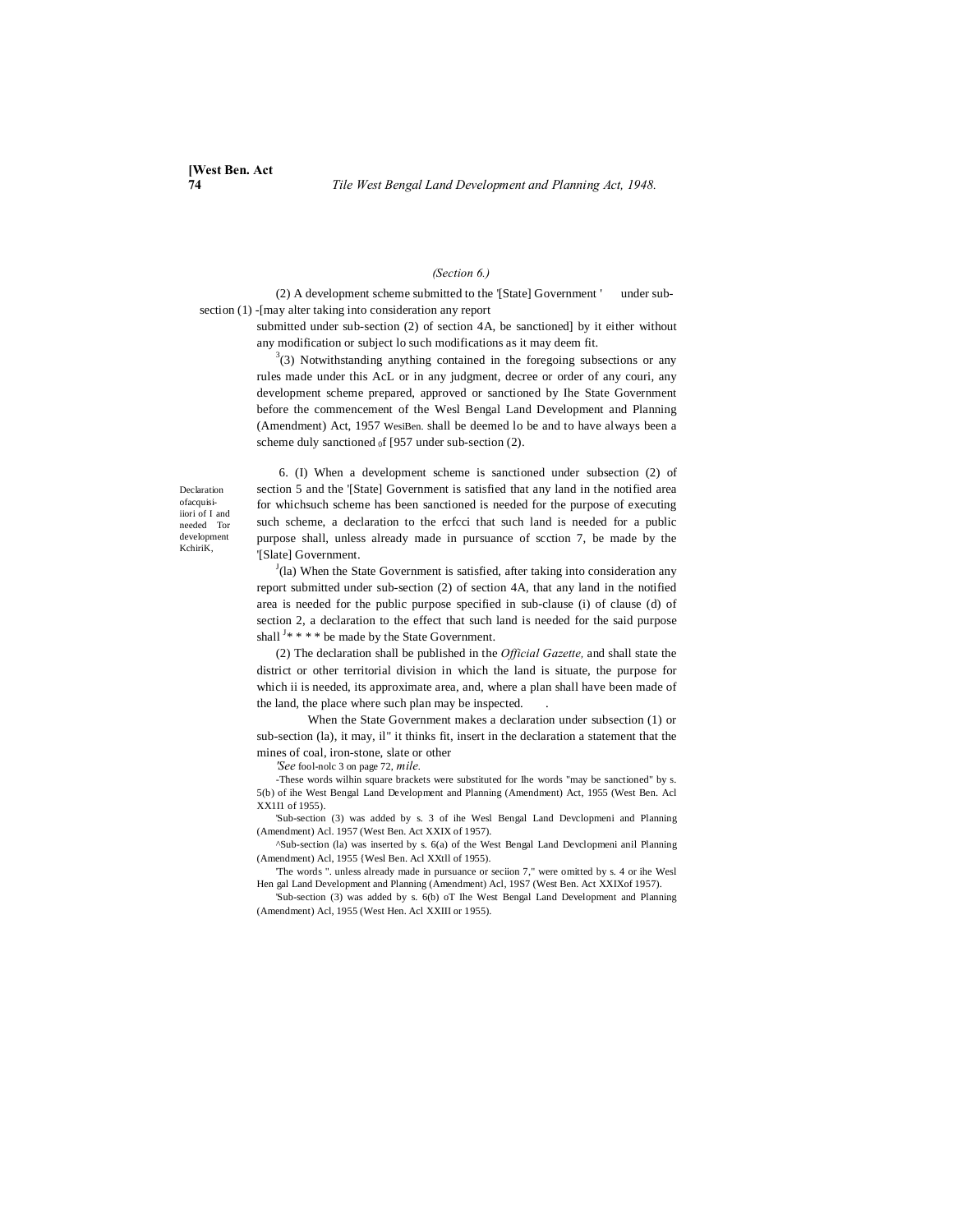### *(Sections 7, &.)*

minerals lying under ihe land or any particular portion of the land are /id needed for Ihe purpose for which the land is being acquired.

Spedal provision in eases of urgency. 7. In cases of urgency, if in respect of any notified area ihe '[State J Government is satisfied that the preparation of a development scheme is likely to be delayed, the '[State] Government may, at any time, nuke a declaration under section 6, in respect of such notified area or any part thereof though no development scheme has either been prepared or saneiioncd under section 5.

8.  $[(1)]$ <sup>J</sup>[Afier making a declaration under section 6] the '[State] Government may acquire the land and thereupon Lhe provisions of the Land Acquisition Acl, 1894 (hereinafter in this section referred to as the said Act), shall, so far as may be, apply: Provided thatô

Application of Acl 1 of 1894 subject spccia] provision for

- compensation. (a) if in any ease the '[State] Government, so directs, ihe Collector may, ai any lime after a declaration is made under section 6, take possession, in accordance wilh lhe rules, of any *heel, baor*, tank or other watery area, or <sup>J</sup>[any waste or arable land] in respect of which the declaration is made and thereupon such land shall vest absolutely in the '[Government] free from all encumbranccs;
- (b) in determining lhe amount of compensation lo be awarded for land acquired in pursuance of this Act the market value referred to in clause *first* of sub-section (1) of section 23 or the said Act shall be deemed lo be lhe market value of the land on the date of publication of the notification under sub-seciion (1) of section 4 for the notified area in which the land is included subject to the following condition, that is to say, $\hat{\sigma}$

if such market value <sup>7</sup>[in relation te> land acquired for the public purpose specified in sub-clause (i) of clause (d) of section 2] exceeds by any

Sre fool-notc 3 on page 72,<br>Seciion 8 of the Acl renumbered as sub>scclioa(l) of that section by section 7 orihe Wesi Bengal Land Development and Planning (Amendment) Ac L 1955 (West Ben. Ac 1XX1I1 ofl 955).

'These words within square brackets were subsiiiuled for ihe words beginning with "A declaration" and ending with "such declaration" by s. 7( I )(a), *ibid.* 'These words within square brackets were substituted for the words "any other waste Of arable land" by s. 7(l)(b) of the West

Bengal Land Development and Planning (Amendment) Acf, ly55 (West Ben. Act XXI11 of 1955). The word wiihin square brackets "Government" was substituted for the word "Crown" by para. 4(1) of the Adapialion of Laws Order, 1950.

The *Exp tanaliun* (o clause (a) of lhe prow so to sub-section (1) of section S was omitted by s. 7(l)(c)ofthc Wcsl Bengal Land Development and Planning (Amendment) Acr, 1955 (Wesi Ben. Acl XXIII of 1955).

These words wiihin square brackets wen: inserted and shall be deemed always to have inserted by s.7(l)(d). *ibid*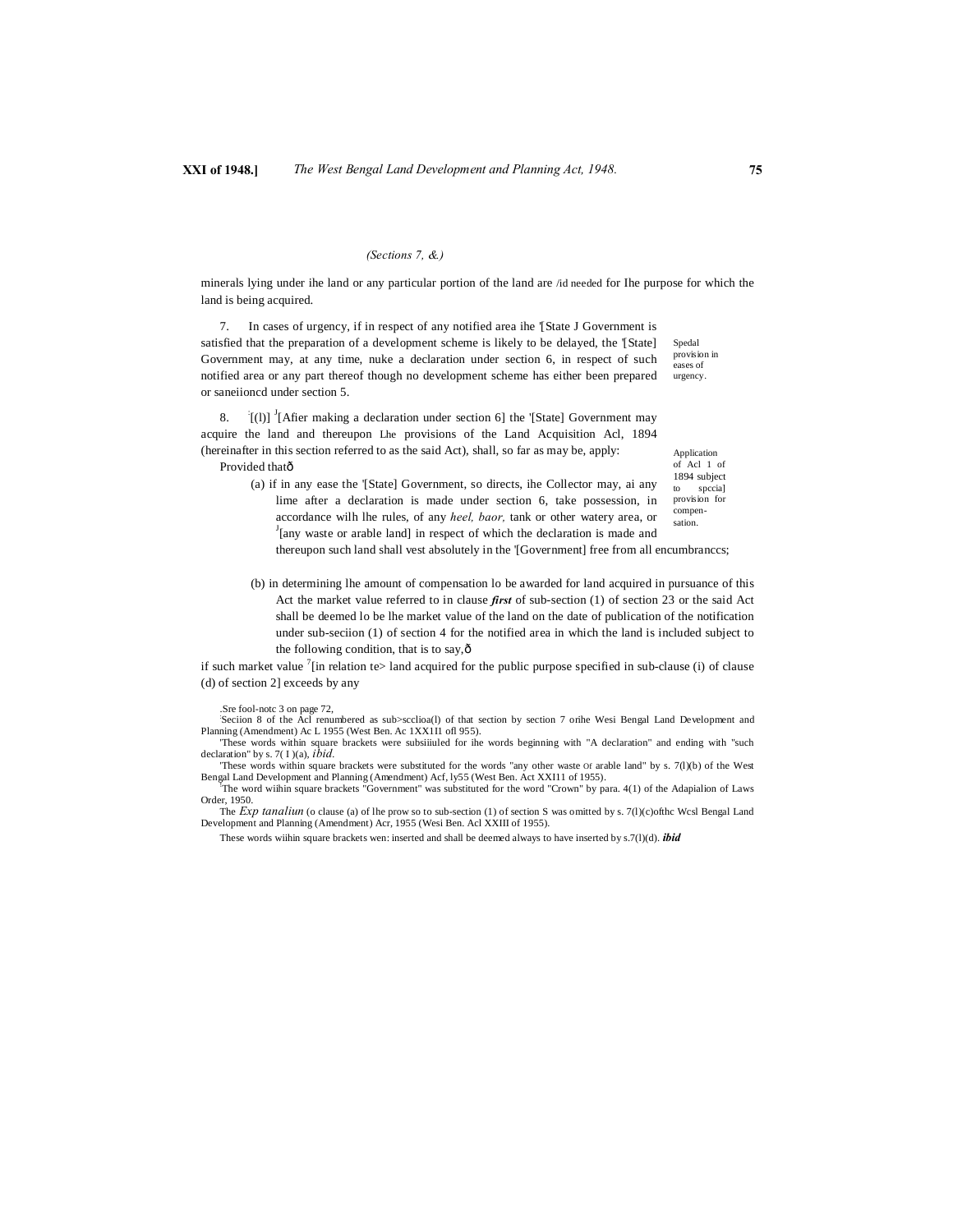## *(Sections 9-11.)*

amount Ihe market value of the land on the 31st day of December, 1946, on the assumption Lhai the land had been at that date in the state in which it in fact was on the date of publication or the said notification, the amounl of such cxcess shall not be taken into consideration.

'(2) When the amount of compensation has been determined under sub-seciion (I), ihe Collector shall make an award in accordance with the principles set out in section 11 of the said Act,  $3$ [and the amounl referred to in sub-seciion (2) of section 23 of the said Act shall also be included in ihe award].

9. (1) Where the Stale Goverment decides to lease or sell any land acquired in pursuance of this Acl, the person or persons from whom the land was so acquired shall, in such manner as the State Government may direct, be offered a prior right lo lake on lease or lo purchase the land on such Lerms and conditions as may be determined by the State Government.

Power to dispose of land acquired (2) If, in any case, two or more persons claim to exercise a right offered under sub-section (1), the right shall be exercisable by such of the claimants as ihe Slate Government may determine after such enquiry as it thinks lit.

under the Act. **10.** (1) The""[Slale] Government may direct the prescribed authority lo exccule any development schemc sanctioned under sub-section (2) of scciion 5 or cause it lo be executed in accordance with the rules and upon the execution of the scheme as so directed the lands comprised therein shall be disposed of by the Collector in such manner as may be directed by ihe  $\frac{1}{3}$ [Statc] Government.

(2) If the ""[State] Government so thinks fit, it may also empower a Company or a local authority lo cxccutc, al its own cost, any such development scheme and to dispose of the lands comprised therein on such terms and conditions including conditions relating to the manner of disposal of land as may be settled by the

Execution of ""[Slate] Government and embodied in an agreement lo be entered into by the ""[Slate] Government and the Company or local authority, as the case may be.

development scheme and disposal of I mi)

**11.** IT, at any time, the ""[Slate] Government is satisfied that any of the terms or conditions contained in an agreement referred (o in subsection (2) of section 10 is not being complied with, it may, by order

'Sub-section (2) was added by 5, 7(2) of ihe Wesl Bengal Land Development and Planning (Amendwni) Act, 1955 (Wesi Ben, Acl XXIII of 1955).

These wards within square brackets were substituted for the words "but no amounl referred lo in sub-seciion <2] of section 23 of the said Act shall be included in the award" by s. 2 of the West Bengal Land Development and Planning (Amendment) Acl, 1978 {Wesl Ben. Acl LKVIl of 197S),

'This section 9 was substituted for ihe original section 9 by s. S of the West Bengal Land Development and Planning (Amendment) Act, 1955 {West Ben Acl XXIII or 19S5). *'See* foot-nolc 3 on page 72, *an* re.

Withdrawal ol p:vA i'i from Compjny or local authority lo execute development scheme or lo dispose of land.